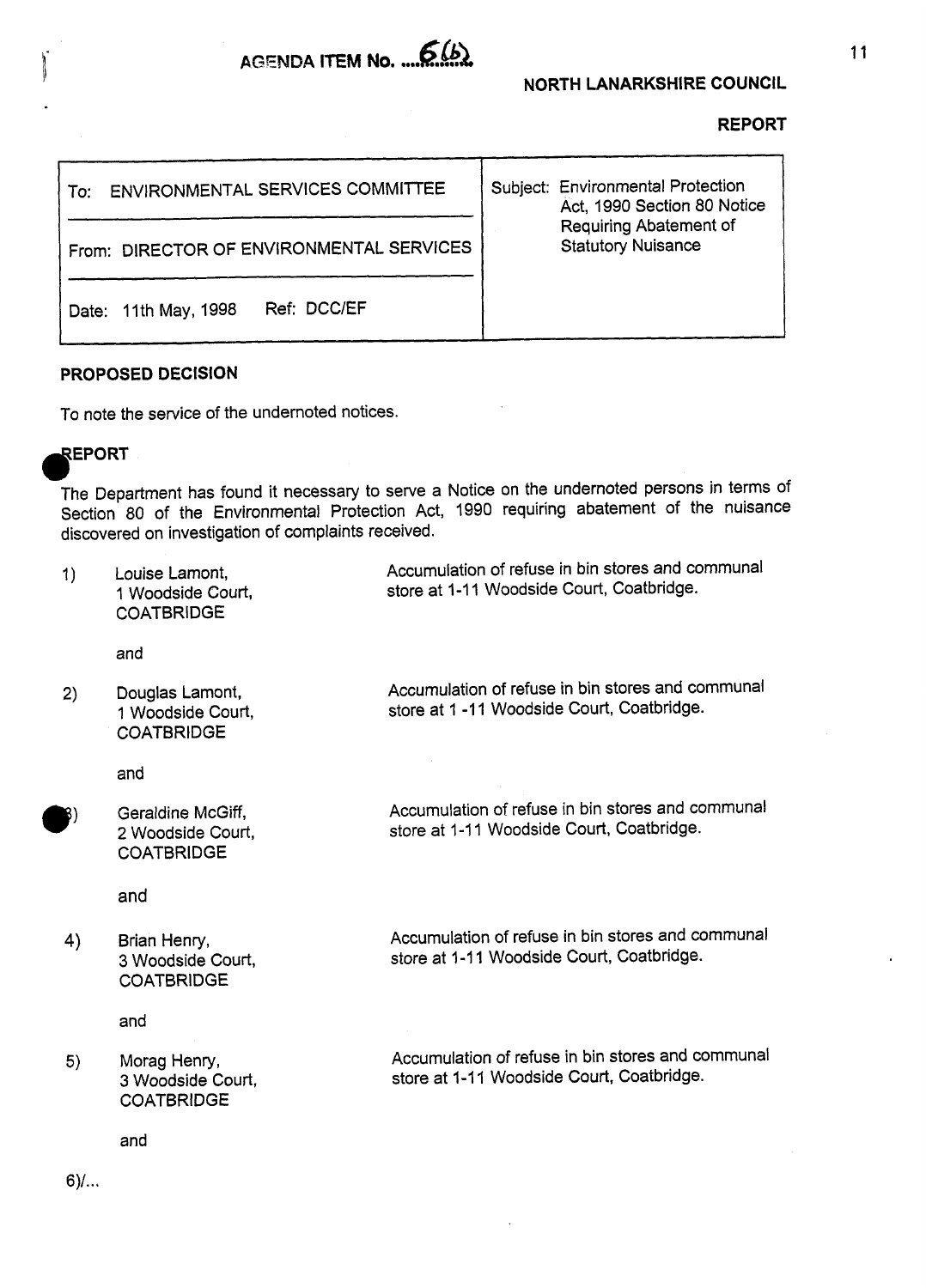$6)$ Debbie Burns, **4** Woodside Court, **COATBRIDGE** 

and

 $7)$ Mr. Cunliffe, **4** Woodside Court, **COATBRIDGE** 

and

 $8)$ Karen McAra, *5* Woodside Court, COATBRIDGE

and

9) Alan McAra, *5* Woodside Court, COATBRIDGE

and

Thomas F. Cope,  $10)$ 6 Woodside Court, **COATBRIDGE** 

and

 $11)$ Ann Lockhart, 7 Woodside Court, **COATBRIDGE** 

and

George Spiers,  $12)$ 8 Woodside Court, COATBRIDGE

and

13) Sharon Spiers, 8 Woodside Court, **COATBRIDGE** 

and

Sarah McKendry, 9 Woodside Court, **COATBRIDGE** 

and

 $15$ )...

Accumulation of refuse in bin stores and communal store at 1-11 Woodside Street, Coatbridge.

Accumulation of refuse in bin stores and communal store at 1-11 Woodside Court, Coatbridge.

Accumulation of refuse in bin stores and communal store at 1-11 Woodside Court, Coatbridge.

Accumulation of refuse in bin stores and communal store at 1-11 Woodside Court, Coatbridge.

Accumulation of refuse in bin stores and communal store at 1-11 Woodside Court, Coatbridge.

Accumulation of refuse in bin stores and communal store at 1-11 Woodside Court, Coatbridge

Accumulation of refuse in bin stores and communal store at 1-1 1 Woodside Court, Coatbridge.

Accumulation of refuse in bin stores and communal store at 1-1 1 Woodside Court, Coatbridge.

Accumulation of refuse in bin stores and communal Sarah McKendry, **Sarah McKendry,** Accumulation of refuse in bin stores and co<br>9 Woodside Court, Coatbridge.